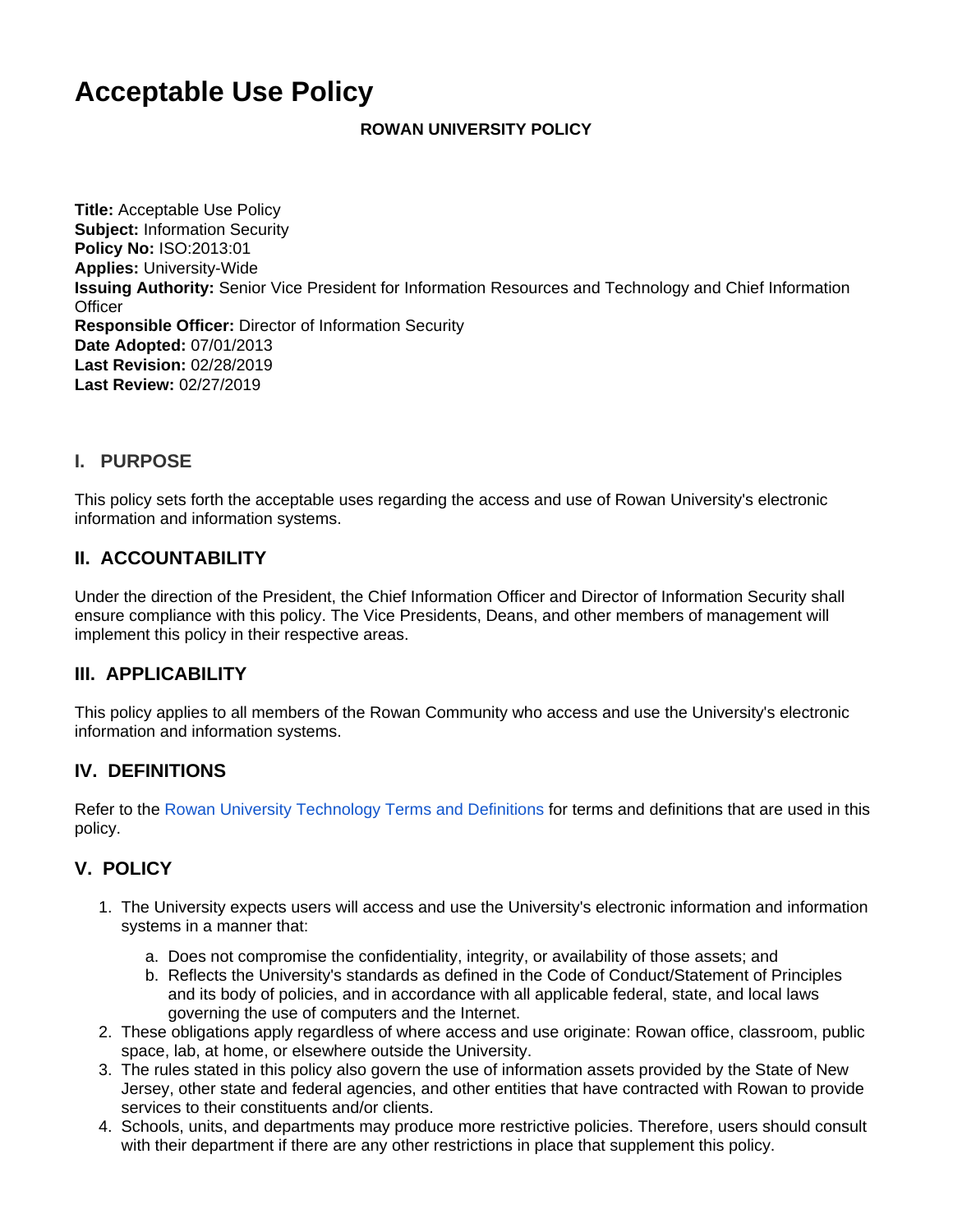- 5. This policy and Rowan's Code of Conduct/Statement of Principles also govern access and use of the University's electronic information and information systems originating from non-Rowan computers, including personal computers and other electronic devices. The access and use of electronic information provided by research and funding partners to Rowan are also governed by this policy.
- 6. The use of information systems acquired or created through the use of University funds, including grant funds from contracts between the University and external funding sources (public and private), are covered by this policy. This includes University information systems that are leased or licensed for use by members of the Rowan Community. Users are given access to Rowan's electronic information and information systems specifically to assist them in the performance of their jobs and education. They are not provided for personal use. They are responsible for all activity conducted using their computer accounts. Access and use of the University's electronic information and information systems is a revocable privilege.
- 7. Rowan recognizes that all members of the Rowan Community have an expectation of privacy for information in which they have a substantial personal interest. However, this expectation is limited by Rowan's need to comply with applicable laws, protect the integrity of its resources, and protect the rights of all users and the property and operations of Rowan University. As such, Rowan reserves the right to access, quarantine, or hold for further review any files or computing devices on Rowan's network or its information technology resources if there is just cause to believe that university policies or laws are being violated or if such access is necessary to comply with applicable law or conduct university business operations.
- 8. Information created, stored, or accessed using Rowan information systems may be accessed and reviewed by Rowan personnel for legitimate systems purposes, including but not limited to the following:
	- a. Emergency Problem Resolution
	- b. To measure, monitor, and address the use, performance, or health of the University's information systems, or to respond to information security issues. Internet usage may also be monitored when using the University's network, including when using Rowan's remote access services.
	- c. To create data backups of electronic information stored on Rowan's information systems.
	- d. To respond to User Requests approved by the Office of General Counsel.
- 9. Information may be accessed, reviewed, and provided to an external party at the University's discretion without prior notification with adequate cause and subject to review of the Office of General Counsel to comply with applicable law and to conduct normal university operations. Examples include, but are not limited to the following:
	- a. Compliance with the New Jersey Open Public Records Act ("OPRA") which requires disclosure of electronic records and other data on the Rowan system subject to exemptions under OPRA. Requests will be reviewed by the Records Custodian/OPRA officer in conjunction with the Office of General Counsel.
	- b. Compliance with a valid subpoena, court order, or discovery request. Requests will be reviewed by the Office of General Counsel.
	- c. Audits, investigations, or inquiries undertaken by governmental entities or appropriate internal investigators or units. Requests will be reviewed by the Office of General Counsel.
	- d. To conduct necessary business operations.
- 10. All electronic information created, stored, or transmitted by use of Rowan's information systems is the property of the University, unless otherwise explicitly noted.
- 11. Technicians and System Administrators have greater ability to access information stored on and transmitted through Rowan's information systems. As such, Technicians, Systems Administrators, and others with privileged access shall not access such information unless such access is necessary for the purposes outlined above, for systems purposes, or unless such access is supported by adequate cause and reviewed by the Office of General Counsel.
- 12. Prohibited Actions
	- a. The list of prohibited actions is not intended to be comprehensive. The evolution of technology precludes the University from anticipating all potential means of capturing and transmitting information. Therefore, users must take care when handling sensitive information. Refer to Rowan's [Information Classification](https://confluence.rowan.edu/display/POLICY/Information+Classification) and [Data Governance](https://confluence.rowan.edu/display/POLICY/Data+Governance+Policy) policies for types of information that are considered sensitive and/or contact Rowan's Information Security Office for guidance.
	- b. Users, at minimum, will ensure that they do not: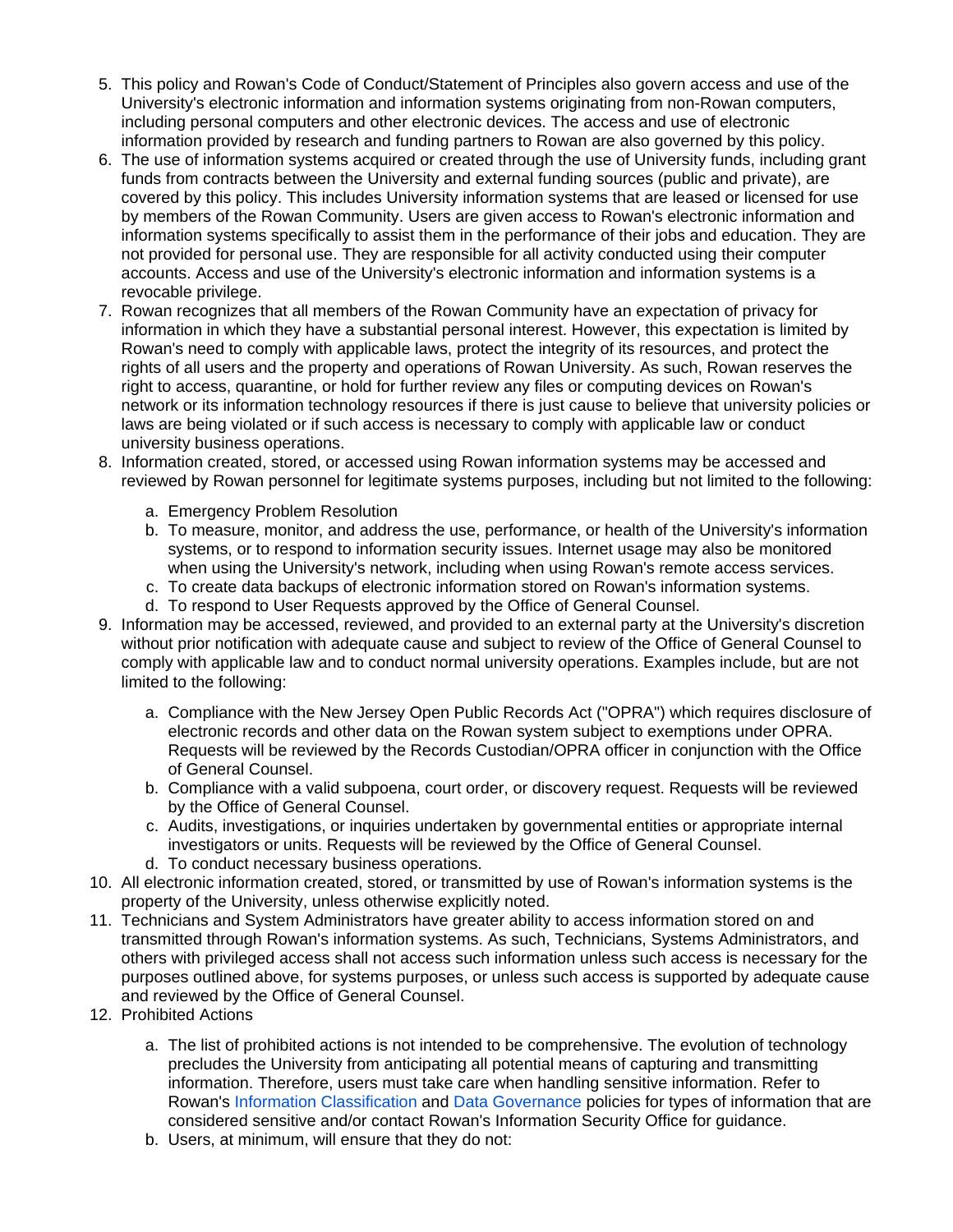- i. Distribute information classified as Confidential or Private, or otherwise considered or treated as privileged or sensitive information, unless they are an authoritative University source for, and an authorized University distributor of that information and the recipient is authorized to receive that information.
- ii. Share their passwords with other individuals or institutions (regardless if they are affiliated with Rowan or not) or otherwise leave them unprotected.
- iii. Attempt to uninstall, bypass, or disable security settings or software protecting the University's electronic information, information systems, or computer hardware.
- iv. Engage in unauthorized attempts to gain access or use the University's electronic information, information systems, or another user's account. Users with privileged access, such as Technicians and Systems Administrators, shall not engage in unauthorized access, use, or review of information or data, without appropriate approvals.
- v. Use third-party email services to conduct sensitive University business or to send or receive Rowan information classified as Confidential, Private or Internal or otherwise considered privileged or sensitive information.
- vi. Use email auto-forwarding to send University information (regardless of classification) to non-Rowan email accounts [\(see Restricted Services](#page-2-0)).
- vii. Distribute or collect copyrighted material without the expressed and written consent of the copyright owner or without lawful right to do so, such as in the case of fair use.
- c. User understands the HIPAA Privacy Security rules, especially with regard to Sensitive Electronic Information (SEI), Private Health Information (PHI), and Personally Identifiable Information (PII) and will abide by these rules, including understanding that they will be held accountable for the use of personal devices for conducting University business. (Refer to HIPAA policies located at [w](http://www.rowan.edu/compliance) [ww.rowan.edu/compliance](http://www.rowan.edu/compliance)).
- <span id="page-2-0"></span>13. Restricted Services
	- a. This list of restricted services is not intended to be comprehensive. The evolution of technology precludes the University from anticipating all potential means of storing, capturing and transmitting information. Therefore, when using third-party technology services not explicitly restricted in this policy, users must exercise care to not compromise sensitive Rowan information, particularly when confirmation of receipt or the identity of the recipient is required for business or legal purposes. Refer to Rowan's [Information Classification](https://confluence.rowan.edu/display/POLICY/Information+Classification) and [Data Governance](https://confluence.rowan.edu/display/POLICY/Data+Governance+Policy) policies for types of information that are considered sensitive and/or contact Rowan's Information Security Office for guidance.
	- b. Restricted services include the following:
		- i. Social Media
			- 1. Social media tools or web content platforms cannot be used to communicate or store University information classified as Confidential or Private or otherwise considered privileged or sensitive by Rowan. Social media tools include, but are not limited to: Facebook, Twitter, LinkedIn, Instagram, Medium, Reddit, YouTube and Flickr.
			- 2. For additional requirements on the use of social media, see the [Social Media Policy.](https://confluence.rowan.edu/display/POLICY/Social+Media+Policy)
		- ii. Professional Social Media
			- 1. Professional social media cannot be used to communicate or store University information classified as Confidential or Private or otherwise considered privileged or sensitive by Rowan.
			- 2. The use of professional social media tools, such as Doximity and Sermo, cannot be used:
				- a. To discuss patient cases in a manner that compromises patient identity or privacy, or otherwise represents a violation of HIPAA's Privacy or Security rules, state or local privacy laws, or University policies.
				- b. To communicate or post information that could potentially reveal information classified as Confidential or Private or otherwise considered privileged or sensitive by Rowan, or which compromises the privacy of a member of the University community or its clients.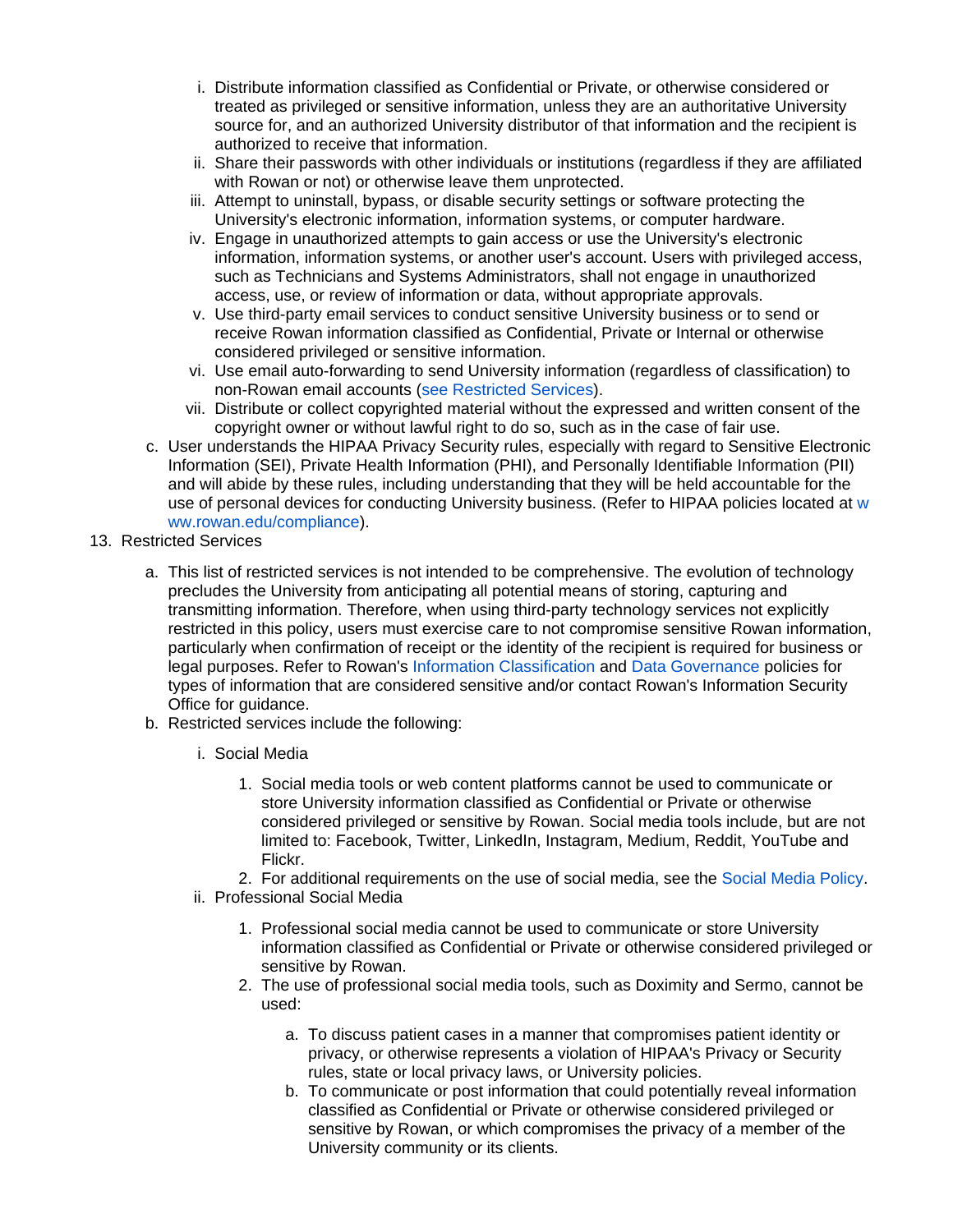- c. For additional requirements on the use of social media, see the [Social Media](https://confluence.rowan.edu/display/POLICY/Social+Media+Policy)  **[Policy](https://confluence.rowan.edu/display/POLICY/Social+Media+Policy)**
- iii. Cloud Services, Collaboration and Storage
	- 1. Third-party cloud storage services cannot be used to store University information classified as Confidential.
	- 2. Google Drive is approved for Private, Internal and Public data. For additional information on the use of Google Drive, see [Google Apps: Appropriate Data Use.](https://support.rowan.edu/sp?id=kb_article_view&sys_kb_id=6a4962c0db29e34883847bec0f961983)
	- 3. The use of non-approved third-party cloud storage services cannot be used to store University information classified as Confidential or Private or otherwise considered privileged or sensitive by Rowan. Cloud storage tools include, but are not limited to: iCloud, Carbonite, OneDrive, Box, Dropbox, Evernote, OpenDrive and SugarSync.
- iv. Third Party Email Services
	- 1. Third party email services cannot be used to communicate or store University information classified as Confidential or Private or otherwise considered privileged or sensitive.
- v. Email Auto-Forwarding
	- 1. With the exception of current undergraduate and other non-medical students, members of the Rowan Community are not permitted to automatically forward or redirect messages from a Rowan email address to a non-Rowan email address
- vi. Texting
	- 1. Texting cannot be used to communicate or store University information classified as Confidential.
- vii. Video Conferencing
	- 1. Video conferencing services are limited to Rowan business-use only and must be conducted using Rowan equipment. They are to be used strictly for business collaboration between members of the Rowan Community or outside entities, or for educational purposes. Users must ensure that video communications are done in a setting or configured to restrict the possibility of non-authorized individuals from viewing or listening to sensitive information.
- viii. Chat
	- 1. The use of non-approved chat services cannot be used to communicate or store University information classified as Confidential or Private or otherwise considered privileged or sensitive by Rowan. Chat tools include, but are not limited to: Slack and HipChat.
	- 2. Jabber is approved for Private, Internal and Public data.
- ix. BitTorrent Software
	- 1. BitTorrent software (or other file sharing software) used to download and share movies, music, and other copyrighted media is strictly forbidden unless it is used for Rowan business or academic purposes. The use of this software must be approved by the Dean or Department Head/Chair, and the Information Security Office.

#### **VI. POLICY COMPLIANCE**

1. Violations of this policy may subject the violator to disciplinary actions up to or including termination of employment or dismissal from school, subject to applicable collective bargaining agreements and may subject the violator to penalties stipulated in applicable state and federal statutes. Students who fail to adhere to this Policy or the Procedures and Standards will be referred to the Office of Student Affairs and may be expelled. Affiliates, contractors and vendors who fail to adhere to this Policy and the Procedures and Standards may face termination of their business relationships with the University. Sanctions shall be applied consistently to all violators regardless of job titles or level in the organization.